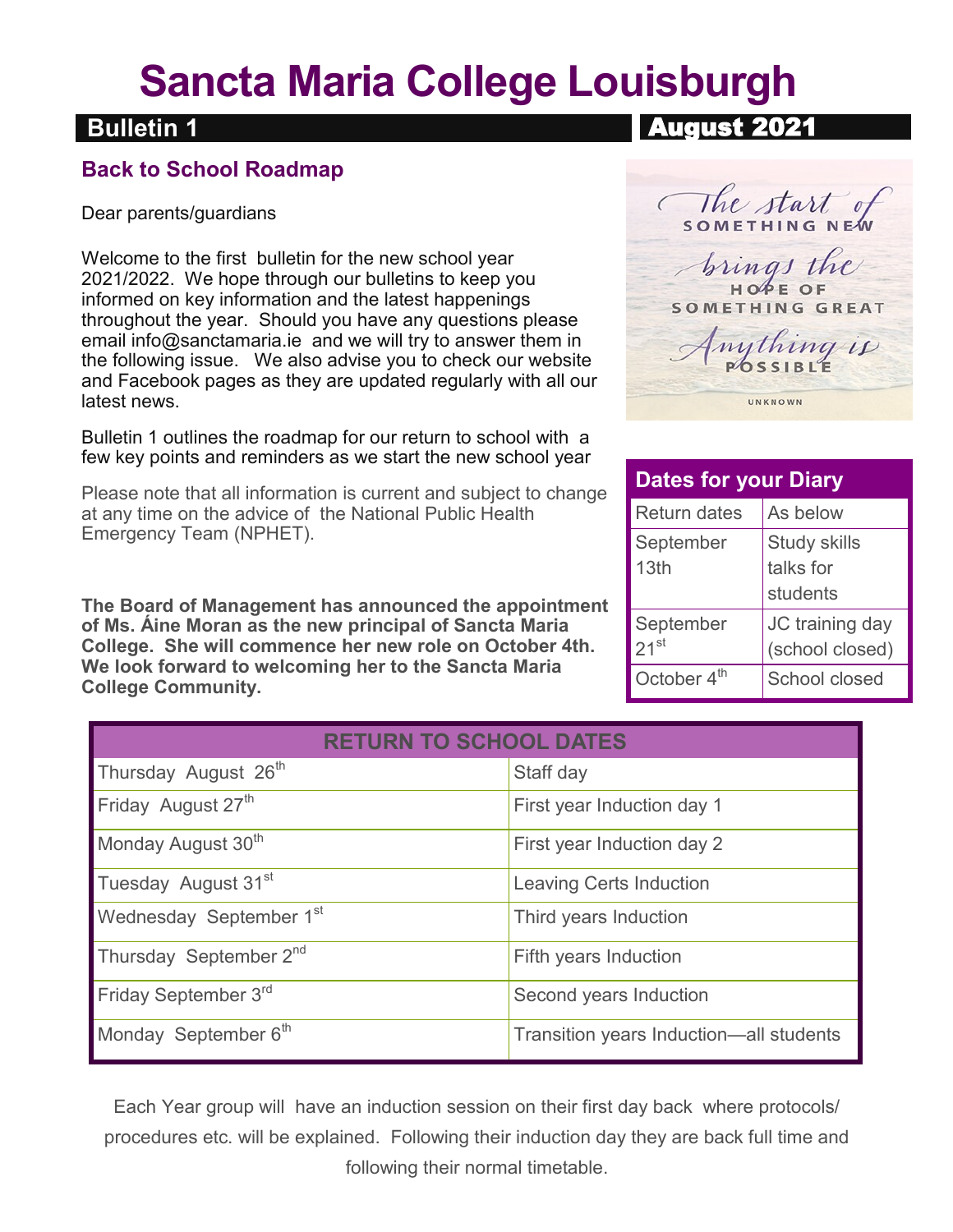**WHAT TO EXPECT ON RETURN TO SCHOOL.** All prevention/control measures

put in place last year remain in place in adherence with all guidelines. These will be reviewed with all students and staff on return. First years will take part in a covid19 induction programme on day one.

On arrival at the school each year group will be met by their tutor/year head and directed to their entrance door. (We have a number of entrances operating to enable social distancing— once assigned students will use the same entrance point each day.)

On entry each student will be required to use the hand sanitizer stations set up at every entrance. Sanitizers are also set up outside every classroom. Face coverings must be worn by students and staff. Students are advised to engage in regular hand washing. We also recommend that students carry their own supply of sanitizer with them in a ziplock bag with 2 face masks.

Students then proceed directly to their assigned classroom. Students are not permitted to leave their designated area of the school. Tutors/Year heads will assign set seats for students in their classroom which must be used at all times. All classrooms have been set up to ensure a minimum 1m physical distancing. In specialist rooms you will also be assigned a set seat with your own class group.

|                                 | <b>First break</b> | <b>Second break</b> |
|---------------------------------|--------------------|---------------------|
|                                 |                    |                     |
| <b>Junior Breaks</b>            | 10.55-11.10        | $12.30 - 1.05$      |
| (First, Second and Third years) |                    |                     |
| <b>Senior Breaks</b>            | 11.35 -11.50       | $1.10 - 1.45$       |
| (Ty, Fifth and Sixth years)     |                    |                     |

**UNIFORM** All students must attend in full school uniform. On the day students have PE class they can replace the uniform with grey tracksuit bottoms, polo tee shirt and black runners. They will still be required to wear the school jumper for classes other than PE on that day. As per guidelines for post primary schools, students and staff are required to wear face coverings. Appropriate face coverings are recommended that are reusable and washed once every day as is consistent with the recommendation to wear face coverings in other contexts such as on public transport, in shops and indoors where a 2m physical distance cannot be maintained. **Students are required to bring two face masks, hand sanitizer and a zip lock bag for storage each day.**

Changing rooms/Shower facilities shall not be available for use by staff or students due to the increased risk associated with communal facilities and areas. This shall be reviewed in line with government guidance.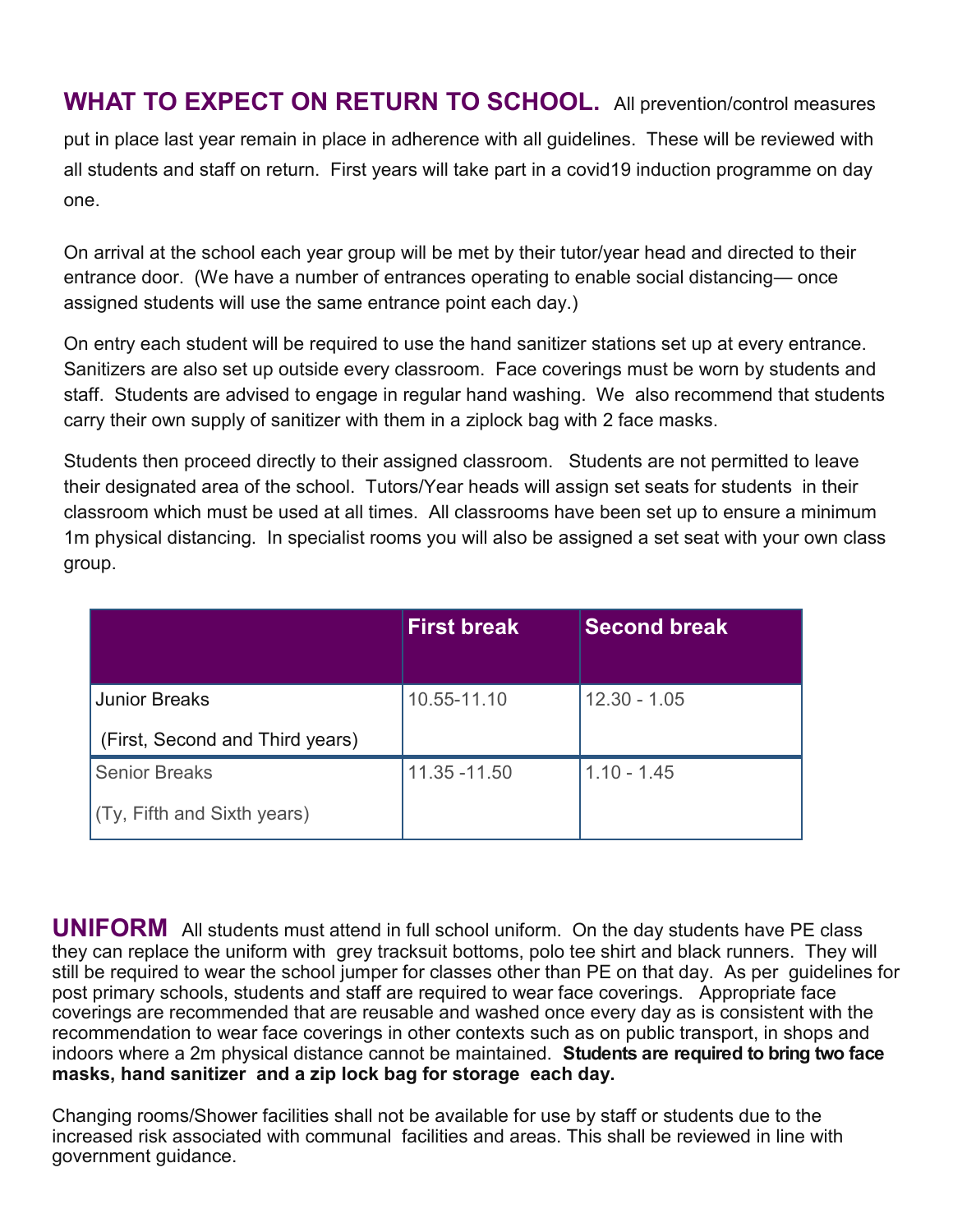**BREAK TIMES** We advise students to bring a packed lunch and water. Water refilling facilities are not available at the present time. Students can remain in their classrooms or avail of outdoor seating areas in the school if staying on the premises during break times.

**CLEANING** Extra cleaning staff are employed to ensure best cleaning practice. Enhanced cleaning regimes will be implemented to manage the risk of introduction and spread of COVID-19. The current advice is that each school setting should be cleaned at least once per day. Additional cleaning will be focused on frequently touched surfaces – door handles, hand rails, chairs/arm rests, communal eating areas, sink and toilet facilities.

If students are moving between classrooms consideration will be given to appropriate cleaning products being provided to enable them to wipe down their desk, chair and surface before leaving the room/entering a room.

All staff will have access to cleaning products and will be required to maintain cleanliness of their own work area. Under no circumstances should these cleaning materials be removed from the building. Staff should thoroughly clean and disinfect their work area before and after use each day.

Students must not share items with each other under any circumstances e.g. biros, textbooks, clothing, etc.

There will be regular collection of used waste disposal bags from offices/classrooms and other areas within the school facility.

**VISITORS TO THE SCHOOL** Visits to schools during the day must be minimised as much as is possible and **by prior appointment only** at this time.

Visitors **must sign a contact tracing log and a self declaration form in advance** of any appointment these can be emailed to you in advance of an agreed appointment.

Visitors admitted to schools are subject to all controls as apply to staff entering the school, proper hygiene procedures and 2m distancing at the designated contact point.

**There is a responsibility on all members of the school community to cooperate and comply with health, safety and wellbeing protocols which reflect advice given by the Department of Education and Skills, the Health Protection Surveillance Centre and the Health and Safety Authority. Non-compliance with the protocols will be treated as a serious breach of the Code of Behaviour and may result in sanctions as appropriate. If necessary, a student may be sent home immediately to protect the health and wellbeing of all.**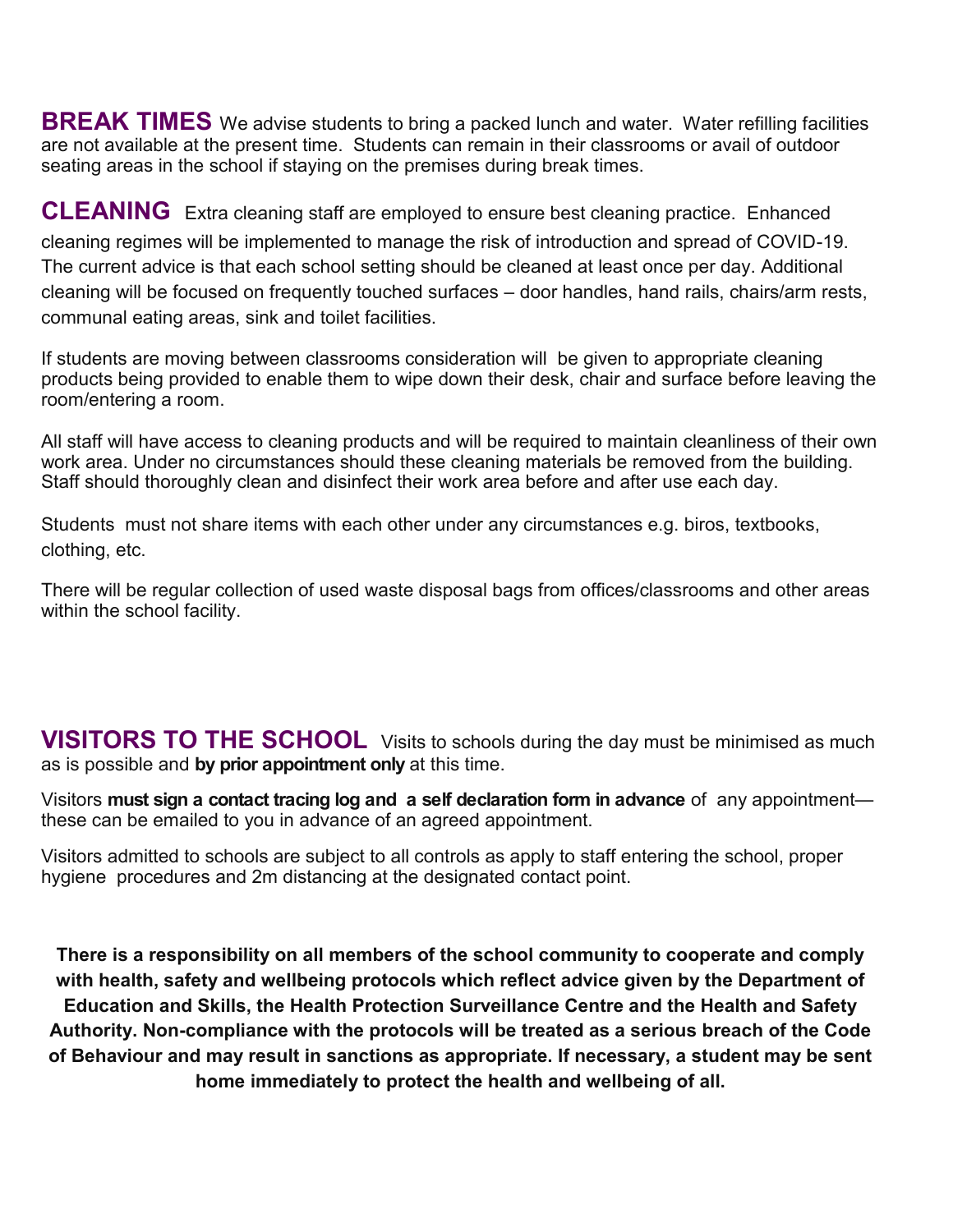## **Where do we go day one?**

Each year group will be assigned entrance and exit points, toilet facilities and classrooms. Movement out of these zones is only permitted when necessary (classes in specialist rooms etc.)

| <b>Class</b>                                                                                                                     | <b>Entrance door</b>                                                  | <b>Classrooms</b>                                                    | Exit door                                                                                        |  |
|----------------------------------------------------------------------------------------------------------------------------------|-----------------------------------------------------------------------|----------------------------------------------------------------------|--------------------------------------------------------------------------------------------------|--|
|                                                                                                                                  |                                                                       |                                                                      | <b>Toilets</b>                                                                                   |  |
| <b>Leaving Certs</b>                                                                                                             | West Wing main entrance<br>door                                       | F3 Room 7W<br>F <sub>2</sub> Room 5W<br>F1 Room 6W                   | West Wing main entrance<br>door<br>Toilets inside and outside                                    |  |
| Fifth years                                                                                                                      | Door at back of West Wing                                             | E1 Room 1W<br>E2 Room 2W                                             | Door at back of West Wing<br>Toilets inside and outside<br>west wing                             |  |
| <b>Transition Years</b>                                                                                                          | Main Entrance TY1 TY2<br>TY3 own entrance to room<br>beside west wing | T1 Room 24 G<br>TY2 Room 23G<br>TY3 Room 21G                         | Main Entrance TY1 TY2<br>TY3 own exit from room<br>beside west wing<br>Toilets in main reception |  |
| Third years                                                                                                                      | Main entrance C3 and C4<br>Door at gym C1 and C2                      | C1 Room 10G<br>C <sub>2</sub> Room 11G<br>C3 Room 2G<br>C4 Room 1G   | Main entrance C3 and C4<br>Door at gym C1 and C2<br>Toilets beside gym                           |  |
| Second years                                                                                                                     | Door at Home Economics<br>room                                        | B1 Room 29G<br>B <sub>2</sub> Room 28G<br>B3 Room 27G<br>B4 Room 25G | Door at Home Economics<br>room<br>Toilets in Reception area                                      |  |
| First years                                                                                                                      | Door underneath first stairs<br>(beside 2G)                           | A4 Room 2H<br>A3 Room 4H<br>A2 Room 10 H                             | Door underneath second<br>stairs near Technical<br>graphics room<br>Toilets-upstairs             |  |
| First years will meet their tutors at the school entrance, assigned a class group and will be<br>brought to their entrance door. |                                                                       |                                                                      |                                                                                                  |  |

Supervisors will be on hand to direct students to their classrooms.